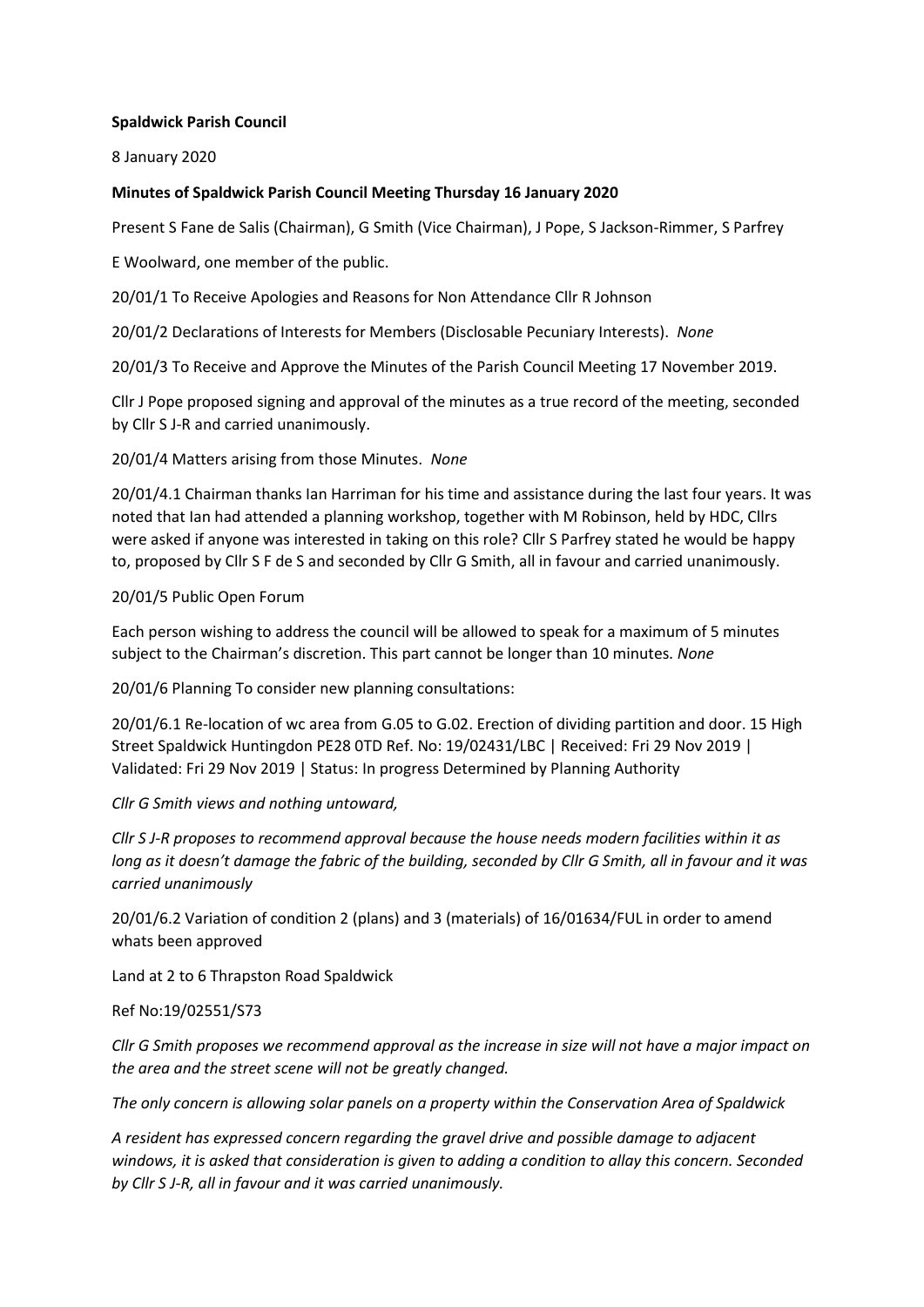Determined by Planning Authority:

20/01/6.3 Fencing and gates to front (south) and parts north and west and east boundaries. 15 High Street Spaldwick Huntingdon PE28 0TD Ref. No: 19/01904/HHFUL | Received: Tue 24 Sep 2019 | Validated: Tue 08 Oct 2019 | Status: Approved 20/01/7

Finance Balance at 8 January 2020 £78,695.65

20/01/7.1 Expenditure for approval

Payee Description and Amount

Proposed by Cllr J Pope to pay Y Karl Cleaning of Community Room £20, seconded by Cllr G Smith and motion carried

*Proposed by Cllr J Pope to reimburse Cllr S Fane de Salis Expenses, replacing bulb in kitchen of Community Room cost of buying light bulb starters £4.99 and £4.69, sconded by Cllr G Smith and motion carried*

*Proposed by Cllr J Pope to reimburse Cllr S Fane de Salis expenses in the purchase of Swann kettle £29.99, seconded by Cllr G Smith and motion carried*

20/01/7.2 CIL Report 2018/19

20/01/8 Assets – Provision/Maintenance

20/01/8.1 Monthly Ferriman Road Play Area Inspection

*Cllr G Smith recommended some recognition for the members of the public for all their hard work in removing the hedges around Ferriman Road Play Area, it was proposed to purchase two £50 vouchers from The George Public House as a gift. Seconded by Cllr S F de S and motion carried.*

20/01/8.2 Playground inspection report by Wicksteed

- *1. Brambles have been removed*
- *2. The suggested need for the equipment to be repainted will be addressed.*

20/01/9 Highways, footpaths, byways, gritting bin, trees, etc

20/01/9.2 Hedges around play area and open space. Members of the public have assisted with removing some of the hedging around the play area after it was agreed to remove the hedging.

*Still in progress.*

20/01/9.3 It is proposed to lift the crown of the small trees which are the responsibility of PC to allow the grass to be cut underneath.

*Still in progress*

20/01/9.4 Update regarding dog poo bag dispensers.

*Cllr S J-R suggested that one dispenser should be located on Parish Council Land on the open space by the bridge. This will be discussed with Cllr R Johnson*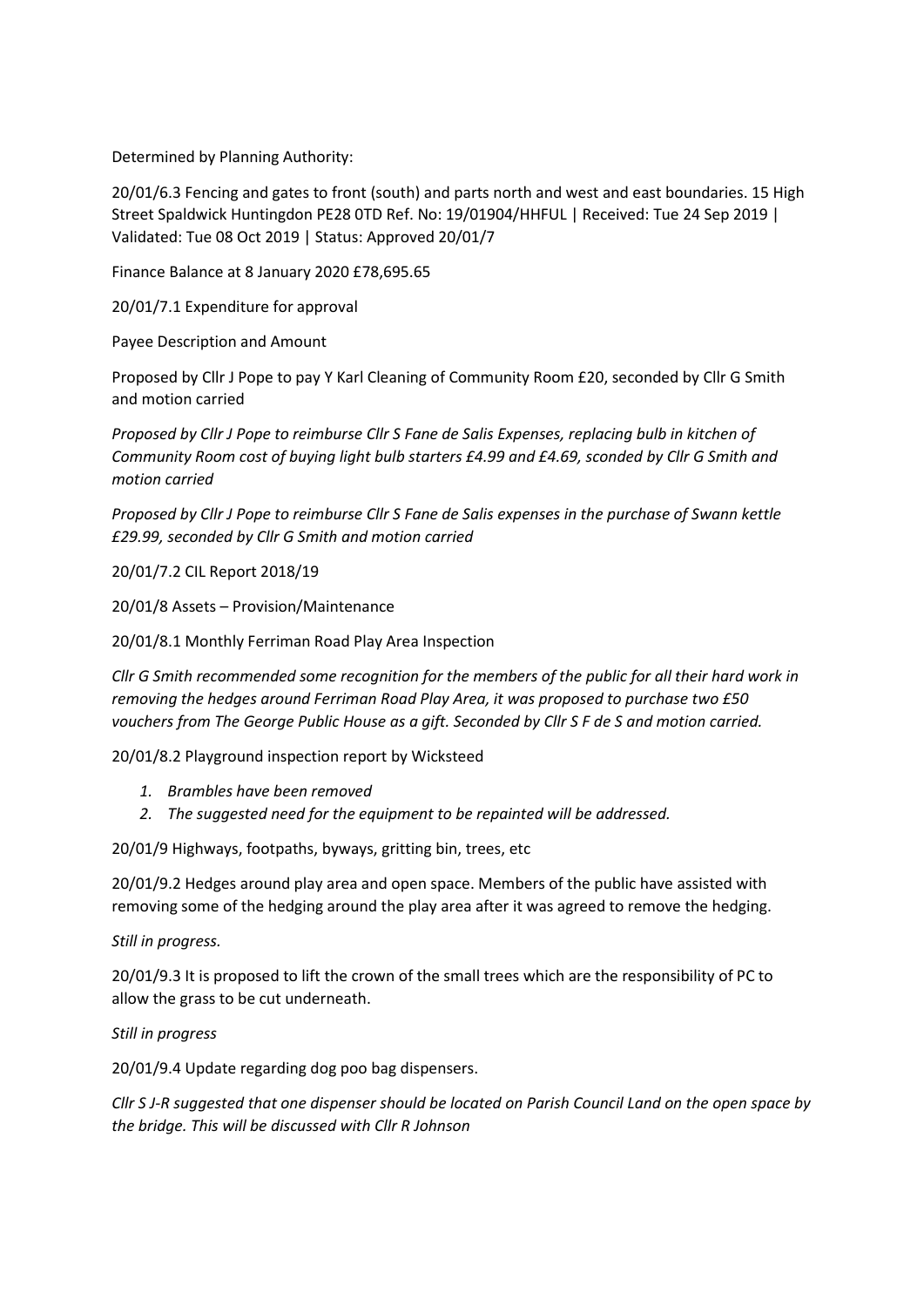20/01/10 Community Room.

20/01/10.1 Consider replacing the kettles due to their poor condition (complaints received that one does not work)

*Kettle replaced* 

20/01/10.2 Consider the purchase of an internal notice board

20/01/10.3 Consider the purchase of an external sign

*Consider notice board and external sign still ongoing*

20/01/10.4 PAT Testing

*Cllr J Pope is able to take control of this* 

20/01/10.5 Fire extinguisher test

*Cllr G Smith will investigate a company to come and service under £100 3 quotes not required*

20/01/11 Correspondence

*none*

20/01/11.1

A resident has raised concerns about the location of the Bus Stop on High Street, Parked vehicles cause a problem at this location. A suggestion is to add an additional stop on Stow Road.

*Cllr R Johnson will canvass neighbours regarding a possible location*

20/01/11/2 Consider co-opting to fill the vacancy created by Ian Harriman's resignation.

*Only one resident has expressed an interest, W Bircham, and as no others have come forward Cllr G Smith recommends they be co-opted, seconded by Cllr S F de S. Motion carried.* 

20/01/12 Councillors' questions Please note that no decisions can lawfully be made under this item. Business must be specified therefore the Council cannot lawfully raise matters for decision.

Cllr S F de S recalls that a complaint was mentioned at last meeting that the white give way lines from Stow Road to High Street have worn but missed off minutes, now reported to CCC

A resident has contacted The Parish Council regarding vehicles travelling the wrong was through the no entry signs on The Green and asks if anything can be done. Cllr S F de S has inspected the signage and there are no right turn and no entry signs clearly visible at this location. A report has been submitted to CCC regarding the white lines on the road surface being worn. Cllr G Smith mentioned that new signs have been erected around Spaldwick with two signs on The Green. These have been put up on behalf of National Grid to remind their drivers to stick to the required route, A14, via Catworth to Kimbolton.